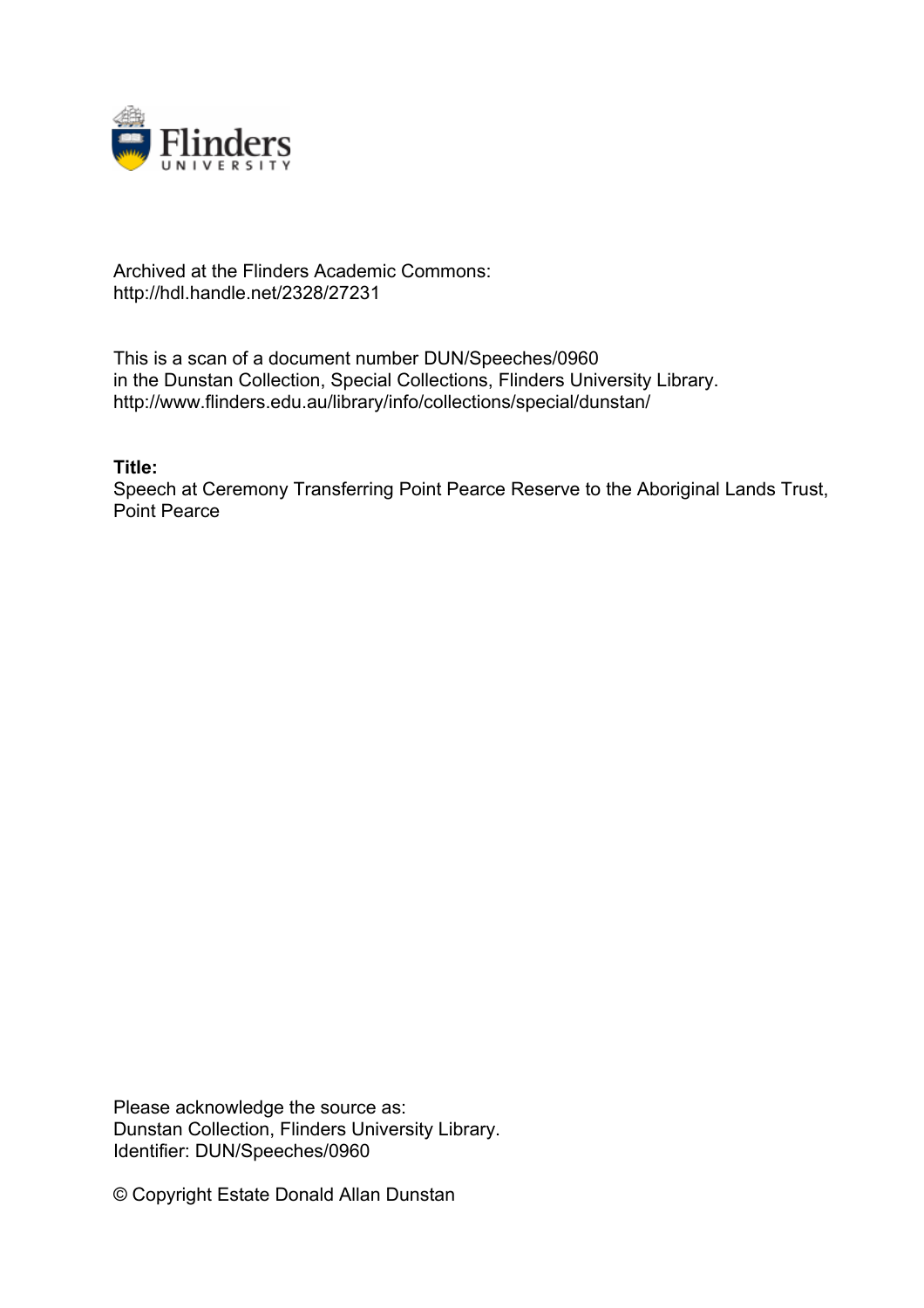

SPEECH BY THE PREMIER, MR. DUNSTAN, AT CEREMONY TRANSFERRING POINT PEARCE RESERVE TO THE ABORIGINAL LANDS TRUST, POINT PEARCE. 15.9.7 2

MR. HUGHES, MR. WANGANEEN, MR. KING, LADIES AND GENTLEMEN;

TODAY WE ARE DOING SOMETHING TO RIGHT A WRONG THAT WAS COMMITTED SOME 136 YEARS AGO.

THE LANDING OF THE FIRST OF WAKEFIELD'S SETTLERS AND THE PROCLAMATION OF THE COLONY OF SOUTH AUSTRALIA OPENED A NEW ERA IN THE HISTORY OF THIS LAND. BUT THERE WAS A PRICE TO BE PAID. THE ARRIVAL OF THE COLONISTS MEANT THE DISPOSSESSION, BY FORCE IF NECESSARY, OF THE ABORIGINAL PEOPLE WHO HAD DWELT UPON IT, CARED FOR IT AND HELD IT SACRED FOR CENTURIES.

TRUE THIS WAS NOT, OFFICIALLY, THE INTENTION. THE LETTERS PATENT UNDER THE GREAT SEAL OF THE UNITED KINGDOM, DATED FEBRUARY 19, 1836, FIXING THE BOUNDARIES OF THE PROVINCE OF SOUTH AUSTRALIA,

CONTAINED THIS PROVISO:

"PROVIDED ALWAYS THAT NOTHING IN THESE OUR LETTERS PATENT CONTAINED SHALL AFFECT OF BE CONSTRUED TO AFFECT THE RIGHTS OF THE ABORIGINAL NATIVES OF THE SAID PROVINCE TO THE ACTUAL OCCUPATION AND ENJOYMENT IN THEIR OWN PERSONS OR IN THE PERSONS OF THEIR DESCENDANTS OF ANY LANDS THEREIN NOW ACTUALLY OCCUPIED OR ENJOYED BY SUCH NATIVES."

2.

9605

IN FACT, SCANT ATTENTION WAS GIVEN TO THIS PROVISION. APART FROM A VERY FEW INSTANCES ABORIGINAL PEOPLE WERE NOT GIVEN FREEHOLD TITLE TO LAND. CERTAIN CROWN LANDS, SMALL IN EXTENT AND INCAPABLE OF FORMING A LIVING AREA FOR AN ABORIGINAL FAMILY, WERE RESERVED FOR THEIR USE AND THE BEST THEY COULD HOPE FOR WAS "PROTECTION" .

THIS DID NOT RESULT FROM A DELIBERATELY MALIGN POLICY OR EVIL ADMINISTRATION. THE ETHOS OF THE TIME MADE IT VIRTUALLY INEVITABLE.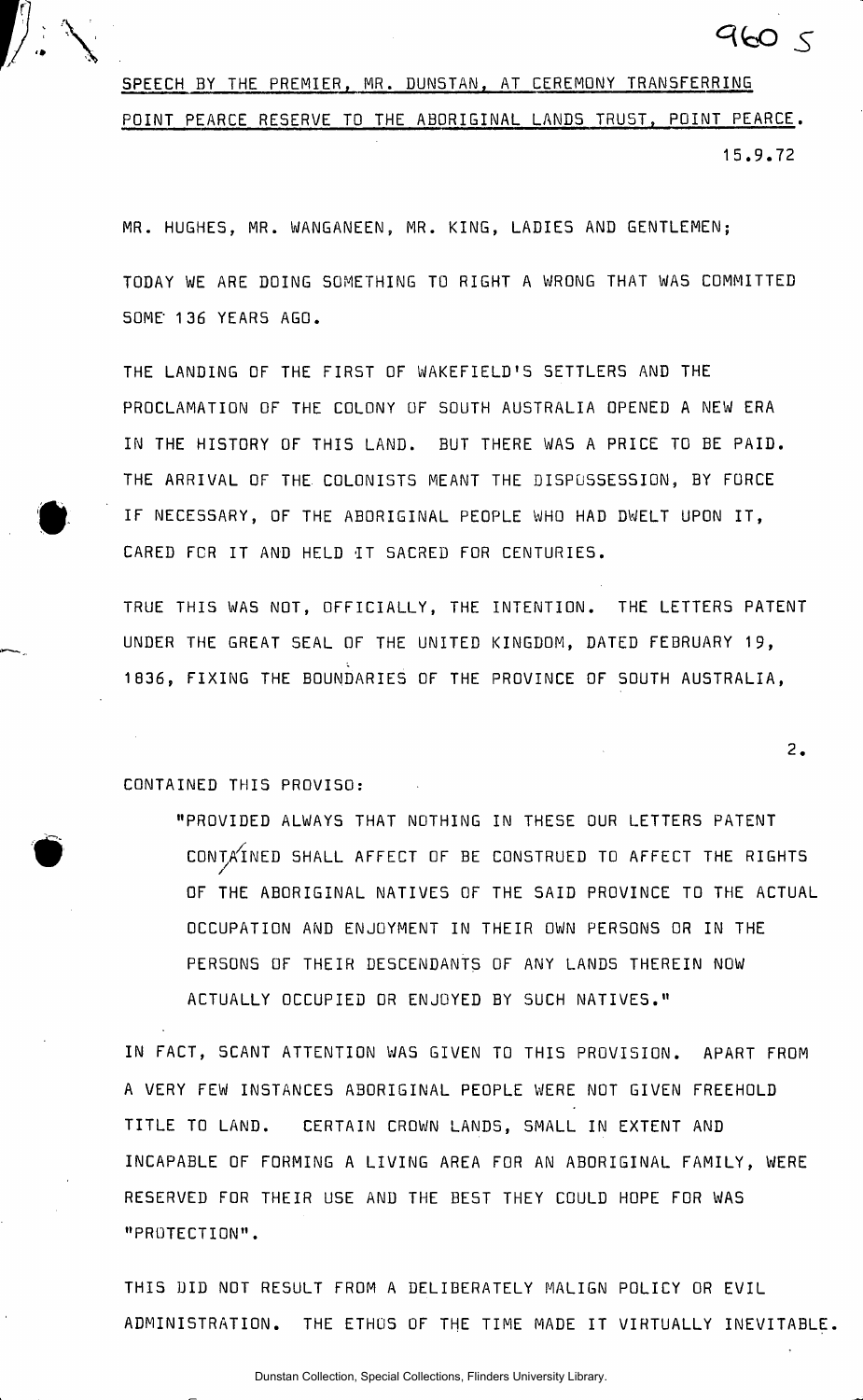THE IMPERIAL VISION GRIPPED NINETEENTH CENTURY EUROPE TO SUCH AN EXTENT THAT HAD IT IMOT BEEN GOVERNOR HINDMARSH OR COLONEL LIGHT WHO LANDED, IT WOULD HAVE BEEN ANOTHER GROUP, NO LESS SELF-CONFIDENT, DETERMINED OR WILLING TO BE RUTHLESS.

A MOST DISTINGUISHED SOUTH AUSTRALIAN HAS RECENTLY REMINDED US THAT ATTITUDES CAN CHANGE RADICALLY FROM ONE GENERATION TO ANOTHER. THE BELIEF THAT OUR PREDECESSORS WERE BLIND IN A PARTICULAR MATTER SHOULD NOT DETRACT FROM OUR RECOGNITION OF, OR ADMIRATION FOR, THEIR TREMENDOUS ACHIEVEMENT OVERALL. BUT NOR DOES IT FREE US OF THE OBLIGATION TO CORRECT WHAT WE BELIEVE THEY DID WRONG, JUST AS WE WOULD HOPE THAT FUTURE GENERATIONS WILL REDRESS THE ERRORS WE DO NOT EVEN REALISE WE ARE MAKING.

THE SHOCK OF EUROPEAN INVASION PAST, THE LOT OF THE ABORIGINES DID NOT IMPROVE. THE WHOLE HISTORY OF WHITE-BLACK RELATIONS SINCE SETTLEMENT HAS BEEN A SAD ONE. MARKED ON BOTH SIDES BY

MISUNDERSTANDING, ON THE WHITE BY HOSTILITY YIELDING TO CONTEMPT, INDIFFERENCE AND ONLY RECENTLY TO GUILT, AND ON THE BLACK BY BEWILDERMENT, JUSTIFIABLE RESENTMENT AND, AGAIN ONLY RECENTLY, BY PRIDE AND ANGER.

IT HAS PRODUCED MUCH MISERY, SOME ABSURD BUT DURABLE MYTHS AND VERY NEARLY THE DESTRUCTION OF A COMPLEX AND MARVELLOUS CULTURE .

CENTRAL TO THE WOES OF THE ABORIGINAL PEOPLE HAVE BEEN THE ABROGATION OF THEIR LAND RIGHTS AND THE PERSISTENT THEM OF RACIALISM .

IN SOUTH AUSTRALIA THE GOVERNORS OBTAINED POWER, SOME SIMPLY BY RECOMMENDATION OF EXECUTIVE COUNCIL AND OTHERS BY RESOLUTION OF BOTH HOUSES OF PARLIAMENT - TO DECLARE CROWN LANDS TO BE RESERVED FOR ABORIGINES, TO VARY THE BOUNDARIES OF RESERVES, TO ABOLISH THEM ALTOGETHER OR TO PRESCRIBE CONDITIONS FOR THEM.

 $3.$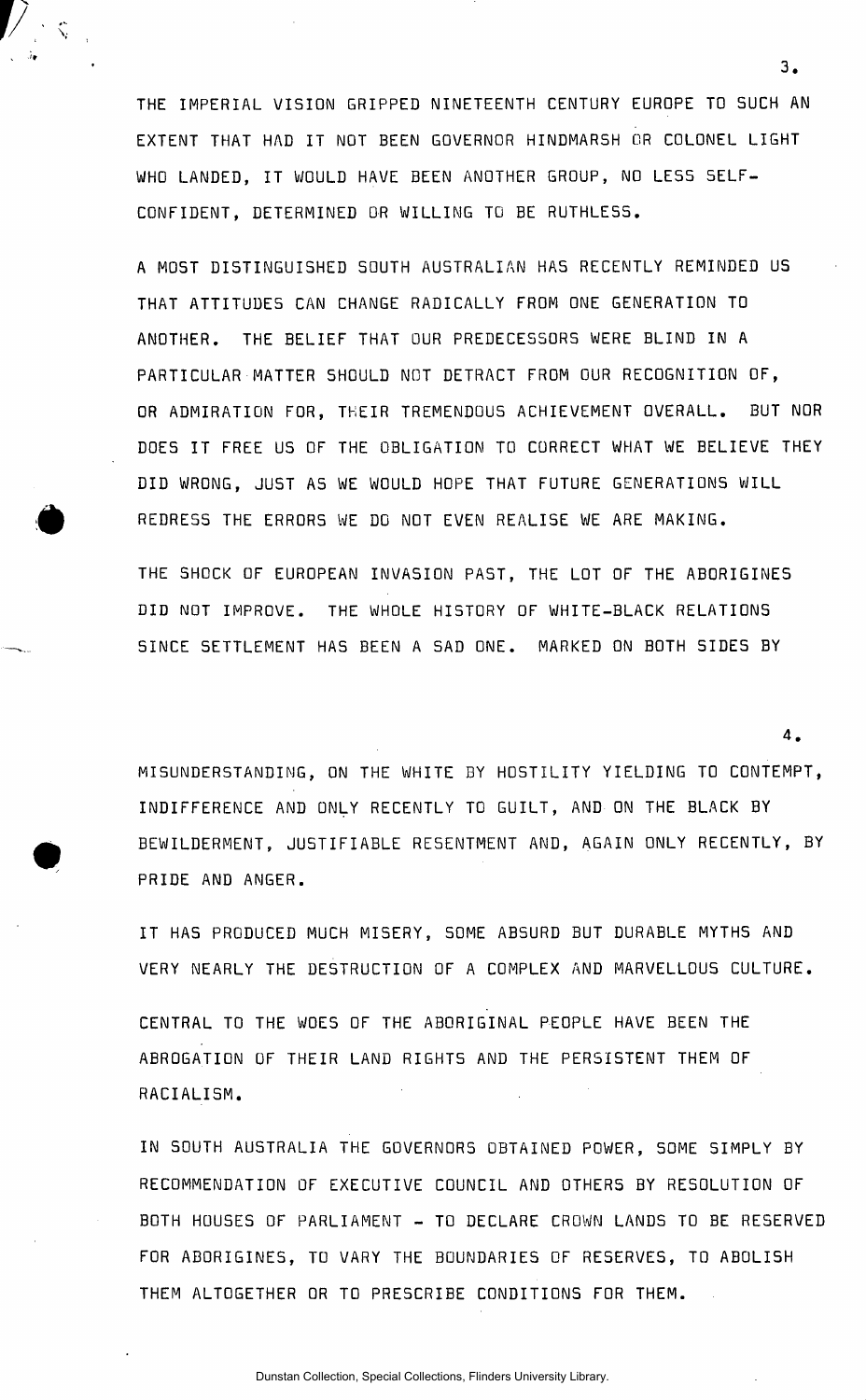VERY LITTLE LAND WAS ACTUALLY SET ASIDE. IT IS ONLY IN COMPARATIVELY RECENT TIMES THAT LARGE AREAS, SUCH AS YATALA AND THE NORTH WEST RESERVE WERE ESTABLISHED.

THE BRUTAL FACT IS THAT UNTIL VERY RECENTLY THE ABORIGINAL PEOPLE OF THIS STATE HAD NO LAND RIGHTS COMPARABLE WITH THOSE GRANTED TO INDIGENOUS PEOPLES IN OTHER COUNTRIES, DESPITE THE OFFICIALLY GOOD INTENTIONS OF THE FOUNDERS OF THE PROVINCE. AND THIS STILL APPLIES ELSEWHERE IN AUSTRALIA - A SITUATION WHICH IS LITTLE SHORT OF A NATIONAL SCANDAL.

IT WAS IN 1966 THAT THE SOUTH AUSTRALIAN GOVERNMENT DETERMINED THAT IT WOULD GIVE THE ABORIGINAL PEOPLE FULL TITLE TO EXISTING LANDS AND, WHERE POSSIBLE, TITLE TO ADDITIONAL LAND AS A MEASURE OF COMPENSATION FOR THE FAILURE TO IMPLEMENT THE ORIGINAL INTENT OF THE LETTERS PATENT.

6. THIS RESULTED IN THE CREATION OF THE ABORIGINAL LANDS TRUST - THE FIRST, AND REGRETTABLY STILL THE ONLY, SUCH BODY IN AUSTRALIA -AND TO THE PRESENCE OF MR. HUGHES AND MYSELF ON THIS PLATFORM TODAY .

AN IMPORTANT PROVISION OF THE LANDS TRUST ACT IS THAT BEFORE THE TRUST CAN TAKE OVER RESPONSIBILITY FOR INHABITED ABORIGINAL LAND, THE PEOPLE THERE MUST CONSENT TO IT THROUGH A PROPERLY REPRESEN-TATIVE COUNCIL. POINT PEARCE IS THE FIRST RESERVE TO OPT FOR ADMINISTRATION BY THE TRUST - A DECISION WHICH I KNOW THE PEOPLE HERE WILL NOT REGRET. I LOOK FORWARD TO THE TIME, AND I DON'T THINK IT IS FAR OFF, WHEN OTHER AREAS WILL DECIDE TO FOLLOW SUIT AND, IN THE LONGER TERM, TO THE DAY WHEN ALL RESERVES WILL BE HELD FREEHOLD BY THE ABORIGINAL PEOPLE OF THIS STATE AND VESTED IN THE TRUST TO BE RUN BY THE ABORIGINAL PEOPLE THEMSELVES SOLELY FOR THEIR OWN BENEFIT.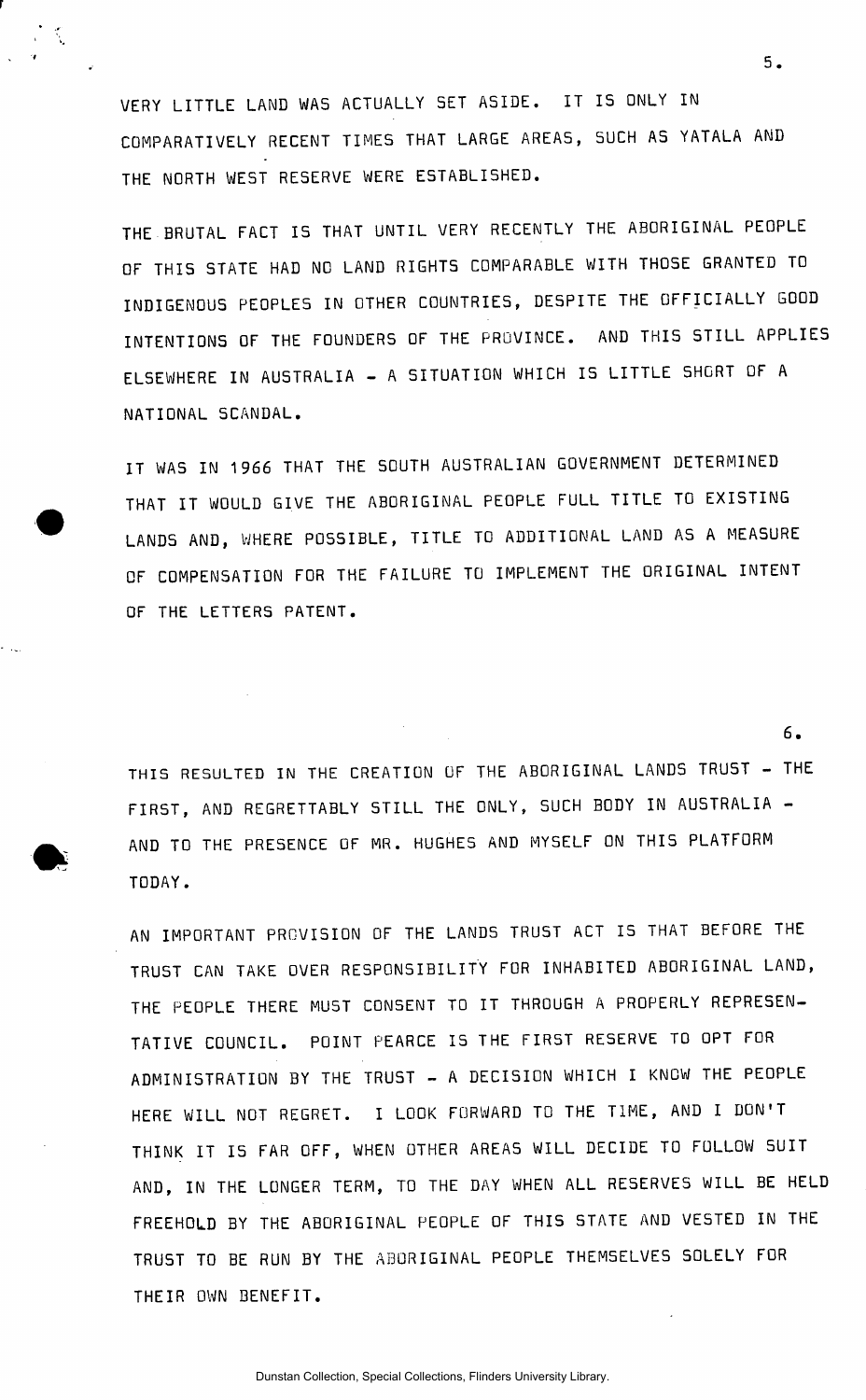THE WAY IN WHICH THE TRUST HAS APPROACHED THE ADMINISTRATION OF POINT PEARCE SINCE THE ADMINISTRATIVE HAND-OVER IS MOST IMPRESS-IVE AND A VERY PRACTICAL TESTIMONIAL FOR THE PEOPLE ON OTHER RESERVES OF THE MERIT OF SWITCHING FROM DEPARTMENTAL TO TRUST ADMINISTRATION . I AM SURE THAN UNDER THE GUIDANCE OF THE COUNCIL HERE AND THE TRUST, POINT PEARCE WILL DEVELOP AS A THRIVING FARMING COMMUNITY. WITH THE ADDITION NOW OF WARDANG ISLAND AND ITS DEVELOPMENT AS A TOURIST RESORT WE CAN CONFIDENT-LY PREDICT THAT IT WON'T BE LONG BEFORE POINT PEARCE BECOMES A SHOWCASE FOR AUSTRALIA OF ABORIGINAL ENTERPRISE.

 $\sim$   $\frac{6}{3}$ 

SURVEYS HAVE DEMONSTRATED ALREADY THAT POINT PEARCE IS A VIABLE BUSINESS ENTERPRISE AS WELL AS A PLEASANT COMMUNITY. CONSULTANTS ARE ABOUT TO BEGIN AN INTENSIVE STUDY OF THE WARDANG ISLAND PROJECT - UNDER THE AUSPICES OF THE TRUST - TO ENSURE THAT IT, TOO, IS DEVELOPED ON SOUND BUSINESS LINES.

THE PASSING OF THE LANDS TRUST ACT WAS A LANDMARK IN THE HISTORY OF RACE RELATIONS IN THIS COUNTRY AND IT IS A MATTER OF GREAT PRIDE TO ME TO HAVE BEEN ASSOCIATED WITH IT. BUT, UNFORTUNATELY, A CHANGE IN THE LAND TITLE SITUATION IN SOUTH AUSTRALIA, EVEN ONE AS PROFOUNDLY IMPORTANT AS THAT, CANNOT BE EXPECTED TO SOLVE ALL THE DIFFICULTIES CONFRONTING THE ABORIGINAL PEOPLE.

WE NEED ACTION ACROSS AUSTRALIA TO PROTECT THE LAND RIGHTS OF THE ABORIGINAL PEOPLE. THE PRESENT SITUATION IN WHICH THE FORTUNES OF A MINING COMPANY ARE DEEMED TO BE MORE IMPORTANT THAN THE HERITAGE OF A PEOPLE IS AN AFFRONT TO DECENT MEN AND A STAIN ON OUR SOCIETY. ACTION IS NEEDED MOST URGENTLY AT FEDERAL GOVERN-MENT LEVEL. IT IS NO USE SWEEPING THE PROBLEM UNDER THE CARPET, OR TOS5ING IT OFF THE LAWNS OF PARLIAMENT HOUSE IN CANBERRA .

WE NEED, TOO, A REVOLUTION IN ATTITUDES.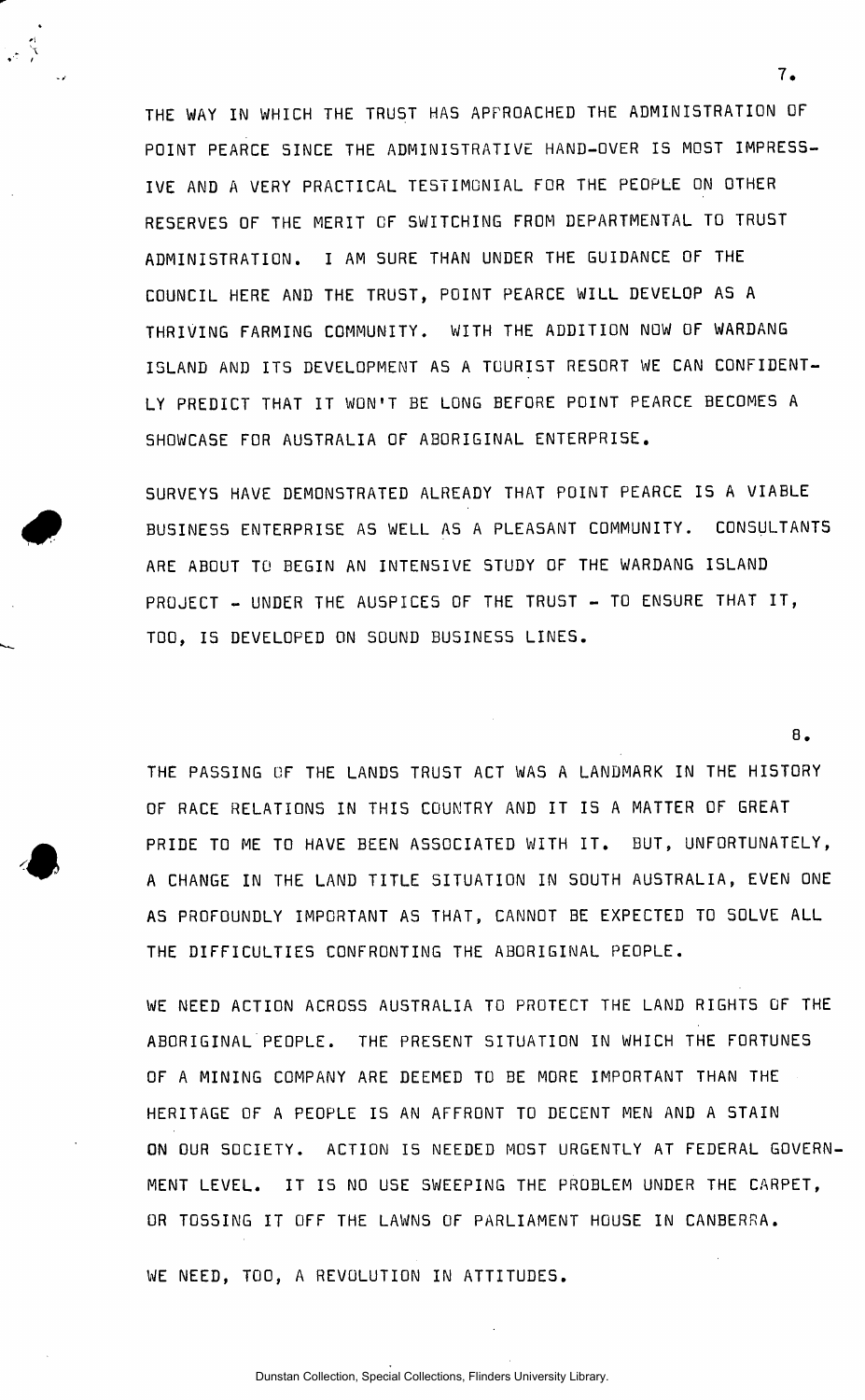. FOR TOO LONG, AUSTRALIA HAS BEEN TAINTED WITH THE SLUR OF RACIALISM. WE CAN'T HIDE THAT EITHER. TO MY MIND THERE IS NO GREATER EVIL IN THE WORLD TODAY THAN RACIALISM; IN ANY FORM IT IS ODIOUS AND DETESTABLE, WHETHER IT OCCURS IN MR. VORSTER'S SOUTH AFRICA OR GENERAL AMIN'S UGANDA. WE AS A NATION SHOULD PUBLICLY CONDEMN RACIALISM WHEREVER WE FIND IT BUT - IF ANYONE IS TO HEED US - OUR OWN HOUSE MUST BE IN ORDER. IN ANY OF THE RECURRENT NATIONAL DEBATES ABOUT IMMIGRATION GREAT STRESS IS ALWAYS LAID ON THE PHRASE "A HOMOGENEOUS SOCIETY". NOW, AND LET ME STATE THIS EMPHATICALLY , I THINK WE NEED THE MOST CAREFUL CONTROL AND SCRUTINY OF ANY MIGRANT INTAKE TO OUR SHORES. BUT IT IS TERRIBLY REVEALING OF SOME AUSTRALIANS' ATTITUDES TO TALK ABOUT A HOMOGENEOUS SOCIETY WHEN THE FACT IS - PLAIN FOR ALL TO SEE -THAT FROM THE DISEMBARKATION OF THE FIRST FLEET THIS HAS BEEN -AND REMAINS - A MULTI-RACIAL SOCIETY. AND IN SUCH A SOCIETY BLACK AND WHITE MUST HAVE EQUAL RIGHTS TO DIGNITY AND JUSTICE.

I SHOULD LIKE TO SEE LEGISLATION - SIMILAR TO THAT WE HAVE ADOPTED - PROHIBITTING RACIAL DISCRIMINATION EVERYWHERE IN AUSTRALIA. MORE IMPORTANTLY, I SHOULD LIKE TO SEE A PROPER RECOGNITION BY EUROPEAN AUSTRALIANS OF THE ABORIGINAL TRADITION AND ACCOMPLISHMENT.

THE JOB OF GOVERNMENTS, AS I SEE IT, IS TO PROVIDE THE FRAMEWORK WITHIN WHICH THE ABORIGINAL PEOPLE CAN MAKE THEIR OWN CHOICE OF LIFE-STYLE AS CO-EQUAL AUSTRALIANS. IT IS FOR YOU TO DECIDE WHETHER YOU WISH TO LIVE IN A CITY OR ON A RESERVE. OUR JOB IS SIMPLY TO PROVIDE THE OPTIONS, NOT ARROGANTLY TO TRY AND RESHAPE PEOPLE .

AN ENGLISH PRIME MINISTER, WILLIAM PITT, ONCE SAID:

9.